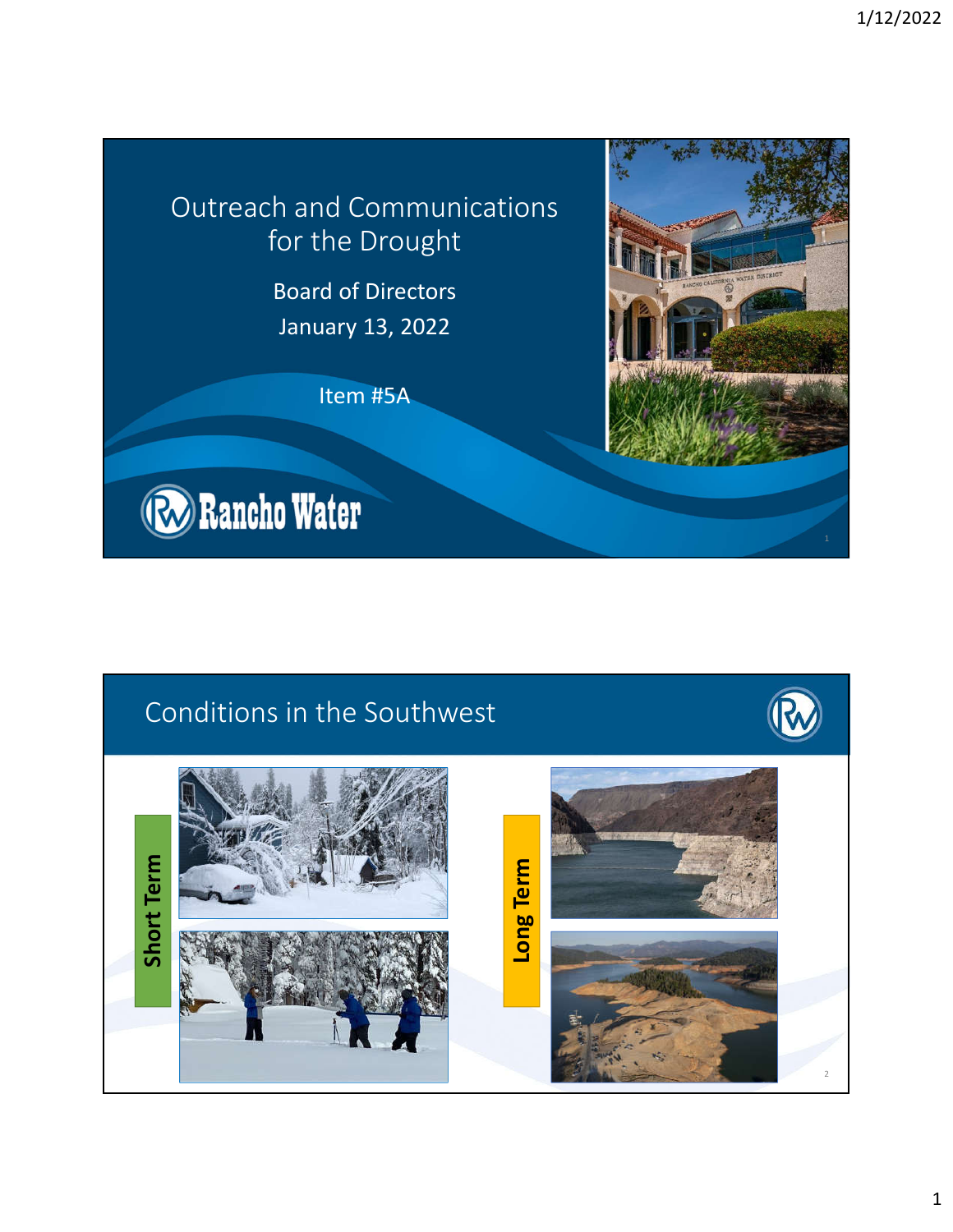

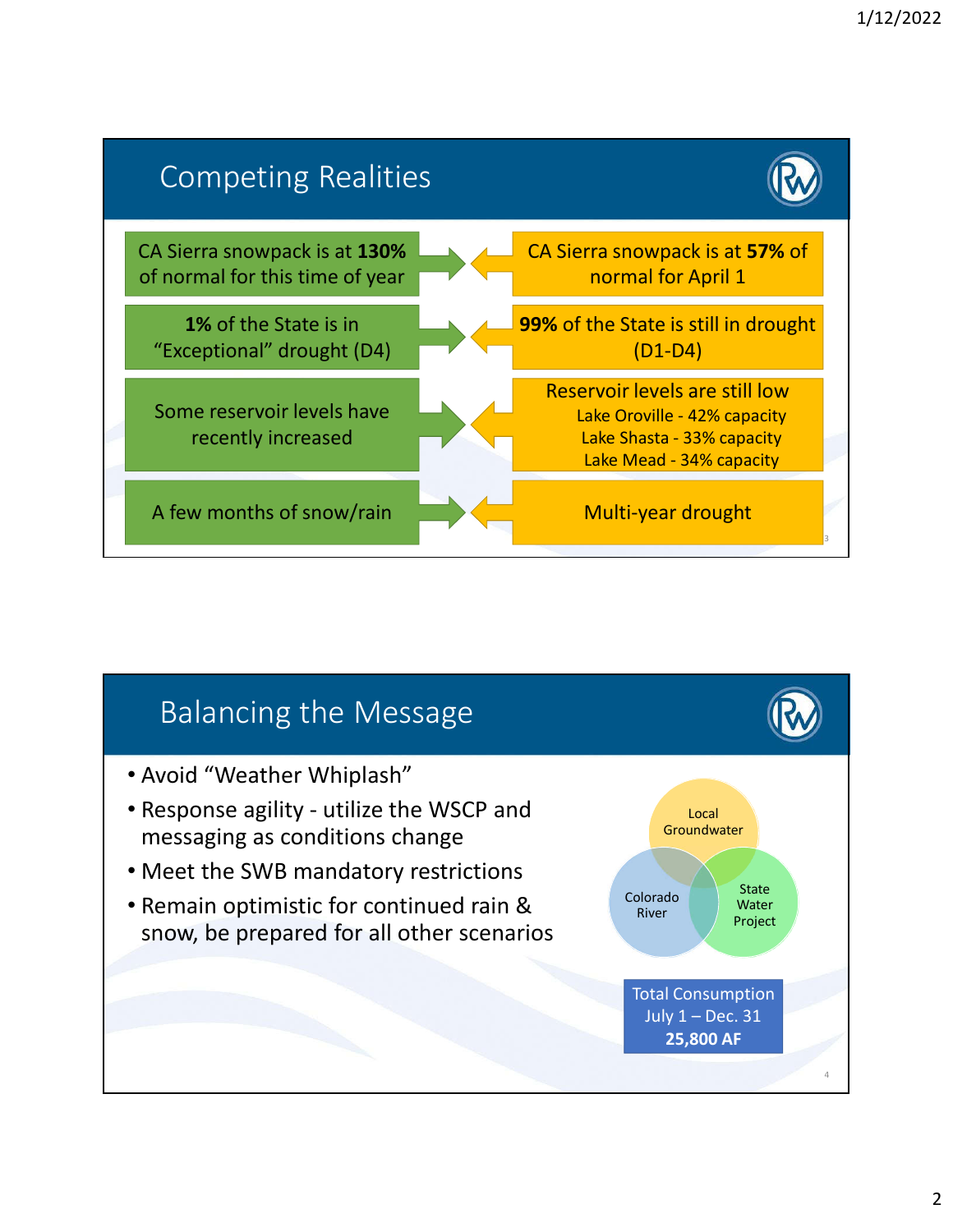

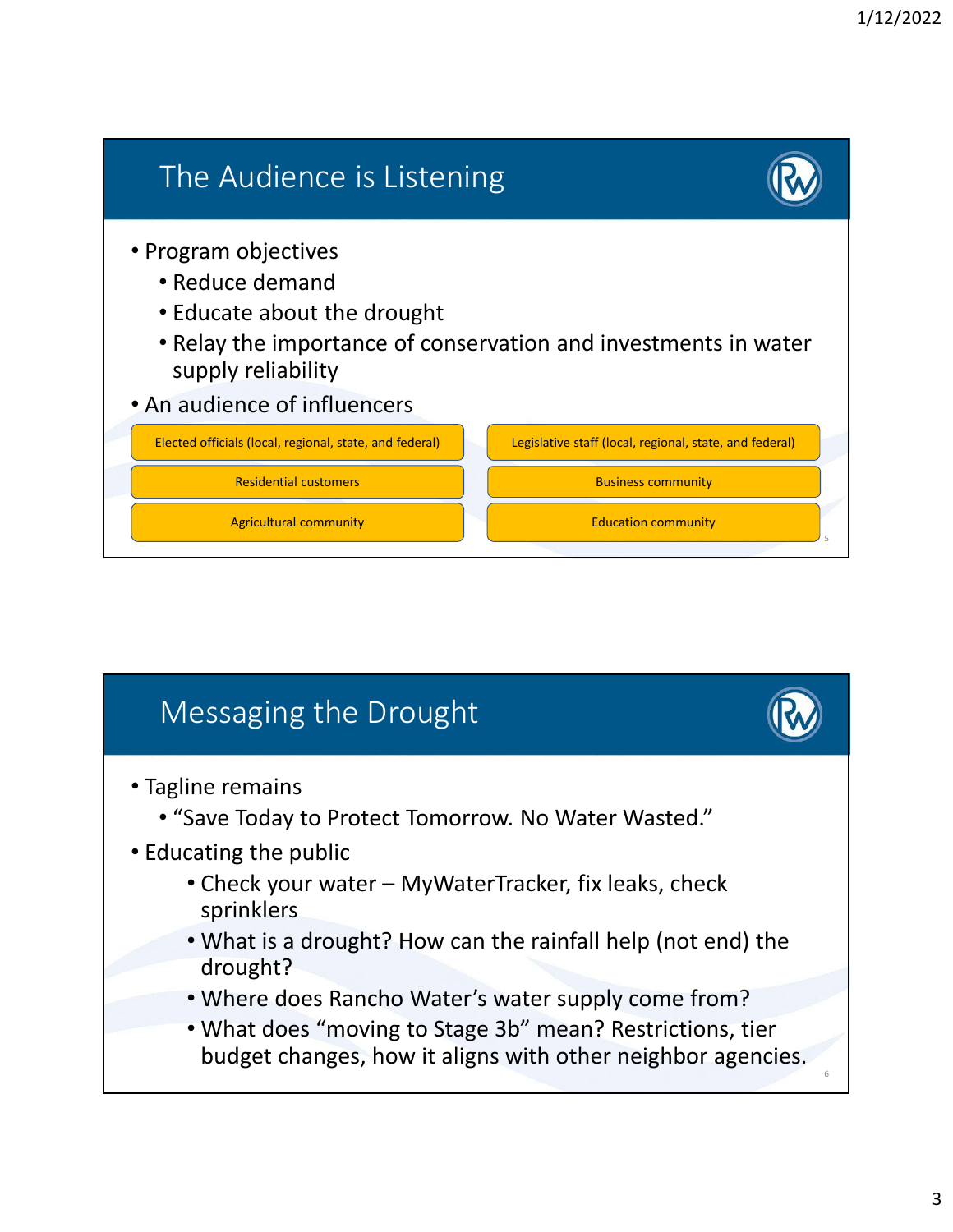

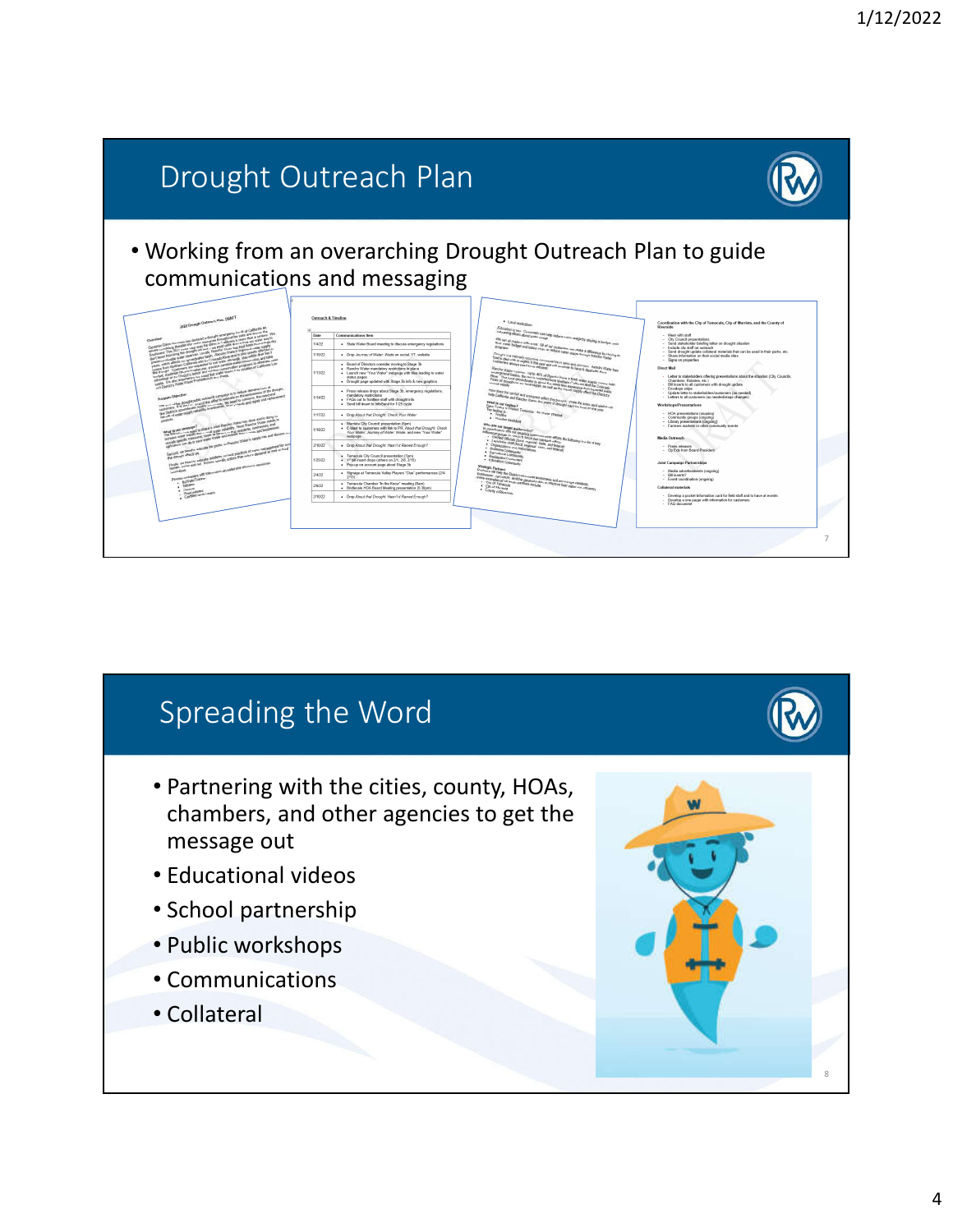## Outreach Timeline

- Now through March (Stage 3b tier reductions in place March 15)
- Next two weeks
	- Presentations given to city councils
	- Videos begin dropping on YouTube, social media, and website
	- Reimagined "MyWaterHub" webpage launches
	- FAQs available to staff & customers
	- Bill inserts, account page pop-up, and enewsletter delivered to customers



## Outreach Timeline

- February
	- Public virtual workshop for locating and fixing leaks
	- Presentations to HOA groups and chambers
	- School video completed and distributed
- March
	- Social media campaign
	- Previous efforts continue (workshops, videos, newsletters, presentations)
	- Public surveyed again to re-gauge drought awareness
	- Additional advertising considered depending on survey results and available funding

10